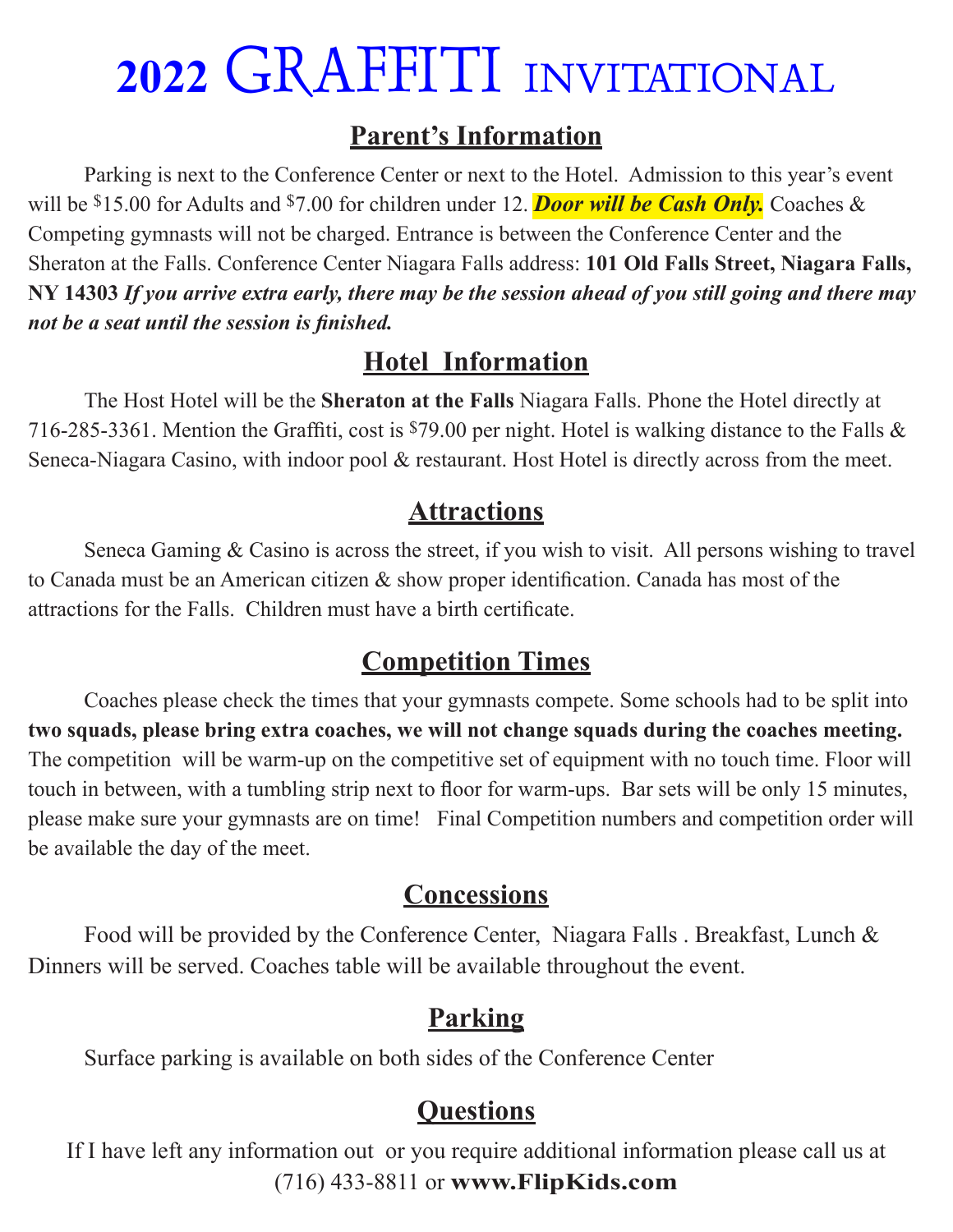### **Friday January 21st, 2022**

**Session # 1 Level 1 & 2 4:00 P.M.**

**Doors open at 4:00, 4:15 Coaches Meeting 4:45 Compete Individual & Team Awards to follow**

### **Friday January 21st, 2022**

**Session # 2 Level Bronze 6:30 P.M.**

**6:30 Coaches Meeting 6:45 Compete Individual & Team Awards to follow**

### **Saturday January 22nd, 2022**

**Session # 3 Level 3 8:00 A.M.**

**8:15 Coaches Meeting 8:30 Compete Individual & Team Awards to follow**

### **Saturday January 22nd, 2022**

**Session # 4 Level 4 & 5 11:30 A.M.**

**11:45 Coaches Meeting 12:00 Compete Individual & Team Awards to follow**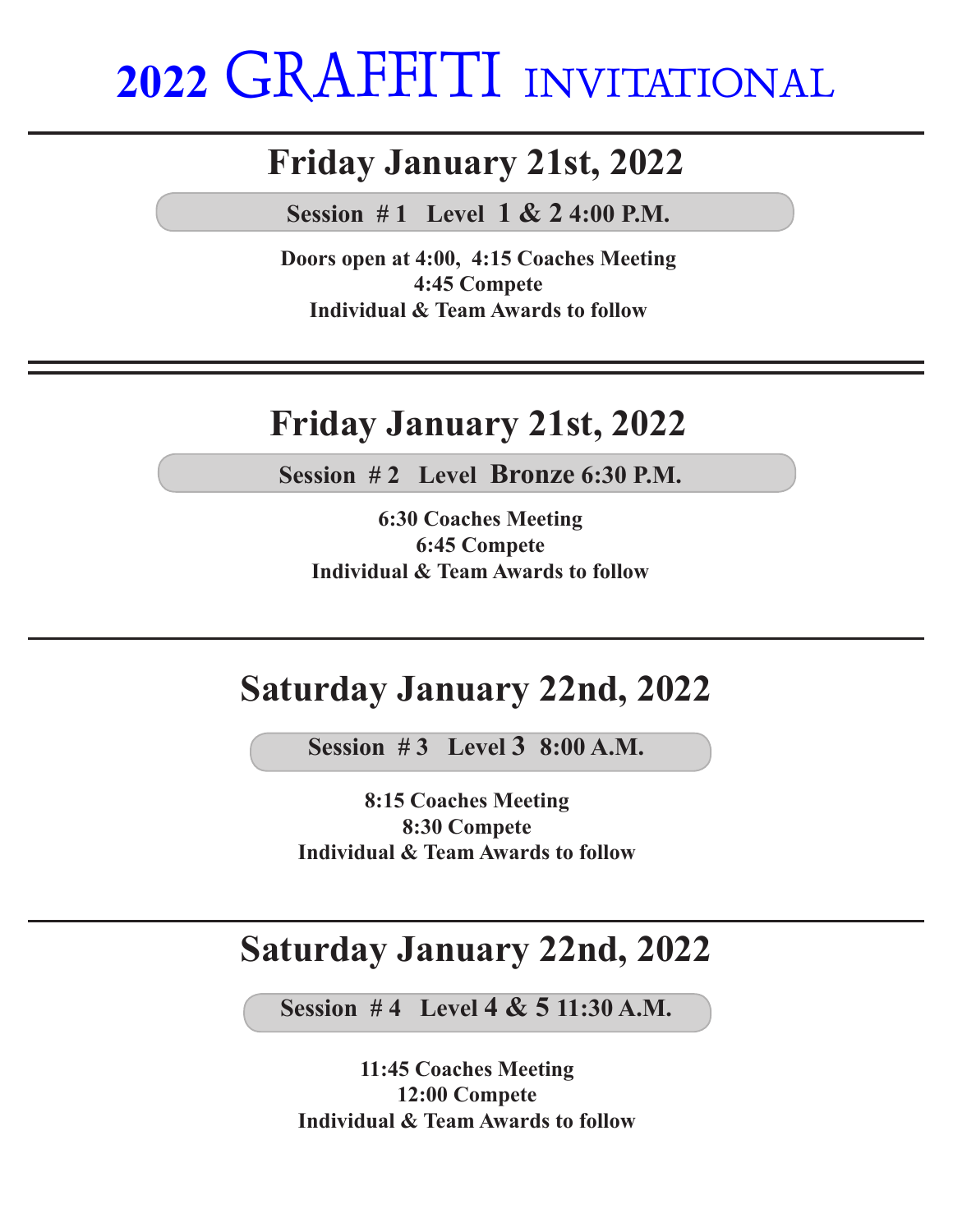### **Saturday January 22nd, 2022**

**Session # 5 X-Cel Gold 3:00 P.M.**

**3:15 Coaches Meeting 3:30 Compete Individual & Team Awards to follow**

#### **Saturday January 22nd, 2022**

**Session # 6 Level 7 & Platinum 6:00 P.M.**

**6:15 Coaches Meeting 6:30 Compete Individual & Team Awards to follow**

### **Sunday January 23rd, 2022**

**Session # 7 Level 8, 9 & 10 8:00 A.M.**

**8:15 Coaches Meeting 8:30 Compete Individual & Team Awards to follow**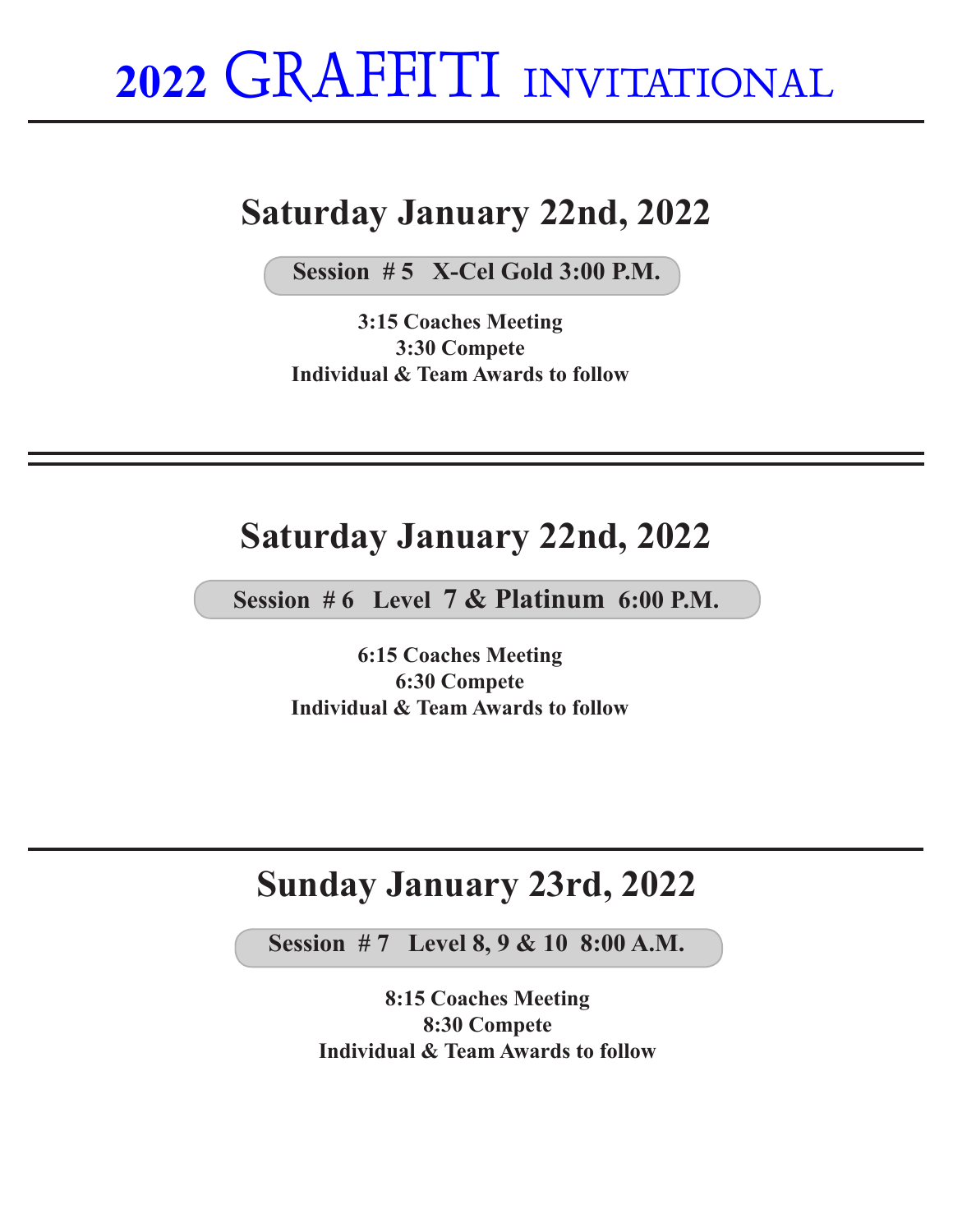## **Sunday January 23rd, 2022**

**Session # 8 Level 6 & Diamond 12:00 P.M.**

**12:15 Coaches Meeting 12:30 Compete Individual & Team Awards to follow**

#### **Sunday January 23rd, 2022**

**Session # 9 X-Cel Silver 3:30 P.M.**

**3:45 Coaches Meeting 4:00 Compete Individual & Team Awards to follow**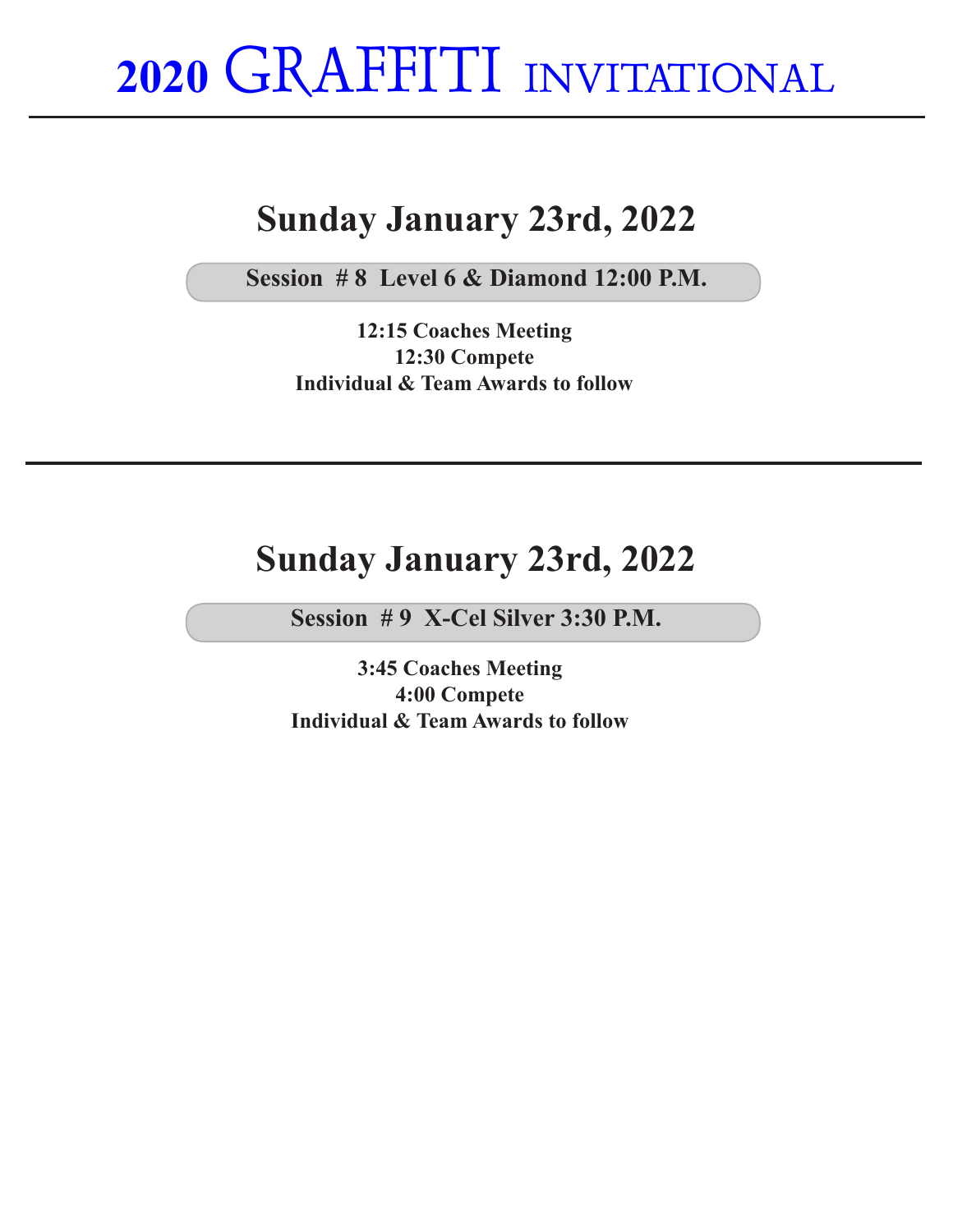## **Cindy Sielski Memorial Award**

Cindy Sielski passed away on November 27, 2013. Cindy was a nationally ranked judge, mother and wife. Cindy was a judge for our event for over 15 years, always happy to help

the gymnasts with a smile on her face. I first met Cindy when I was 10, years before I even thought of coaching gymnastics. Each time that I saw her at the competitions, especially when I was starting, she always smiled and asked how I was doing. She helped me learn the in and outs of competitive gymnastics, And for that I will always be thankful.

In Cindy's honor we are going to award a gymnast this year with a small scholarship to continue her gymnastics training. It will go to a gymnast who may not be the star on her team, but who demonstrates great sportsmanship and



attitude. The gymnast does not need to be a senior, she may use the funds for her club team. The judges and Graffiti staff will be picking gymnasts for the X-Cel session this year.

> Don Beecher (Meet Director)